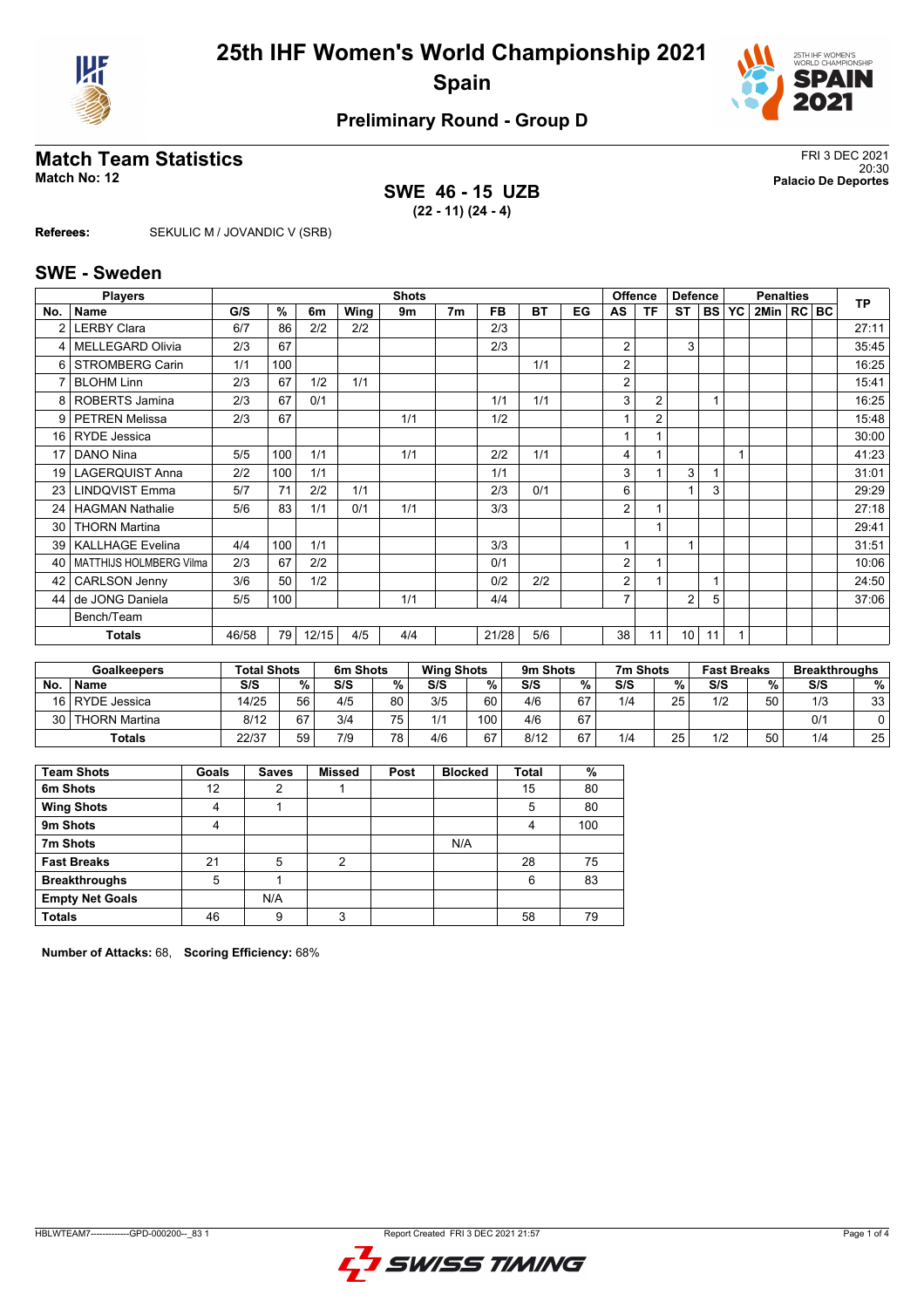



# **Match Team Statistics** FRI 3 DEC 2021

**SWE 46 - 15 UZB (22 - 11) (24 - 4)**

20:30 **Match No: 12 Palacio De Deportes**

**Referees:** SEKULIC M / JOVANDIC V (SRB)

### **SWE - Sweden**

#### **Shots Distribution Players** Goals / Shots 2 LERBY C 4 MELLEGARD O 7 BLOHM L 6 STROMBERG C  $8 \text{ ROBERTS J}$ 9 PETREN M 16 RYDE J  $7.17$  $7\overline{117}$  $4/4$  $\blacksquare$ п R 8 Œ 89  $\frac{1}{1}$  $\frac{1}{1/1}$  $\frac{1}{1}$  1/1 n n 1/1  $2/2$  0/1 H)  $1/1$  0/1  $1/2$  $1/1$  0/1 1/1 J u d uν 1-Missed

| 17 DANO N          |       | 19 LAGERQUIST A                   | 23 LINDQVIST E     |     | 24 HAGMAN N                       | 30 THORN M           |            | 39 KALLHAGE E |     |          | 40 MATTHIJS HOLMBERG |
|--------------------|-------|-----------------------------------|--------------------|-----|-----------------------------------|----------------------|------------|---------------|-----|----------|----------------------|
|                    |       | 111                               | 0/1                |     |                                   |                      |            |               |     |          |                      |
| $\blacksquare$ 1/1 | $1/1$ |                                   | $\blacksquare$ 2/3 | 1/1 | $\blacksquare$ $\blacksquare$ 2/3 |                      | 2/2<br>. . |               |     | ■■ 1/1   | 1/1                  |
| $\blacksquare$ 2/2 | 1/1   | $\blacksquare$ $\blacksquare$ 1/1 | $\blacksquare$ 2/2 |     | $\blacksquare$ 1/1                | $2/2$ $\blacksquare$ |            | 1/1           | 1/1 |          |                      |
|                    |       |                                   |                    |     |                                   |                      |            |               |     | 1-Missed |                      |



**Team**

3-Missed



Saves / Shots

| 1/1 | 2/3 | 1/1  |
|-----|-----|------|
| 2/3 |     |      |
| 1/7 | 6/6 | 7/14 |

| 16 RYDE J  |                  |     |
|------------|------------------|-----|
|            | $\overline{2}/3$ | 1/1 |
| 2/3        |                  |     |
| 1/6        | 2/2              | 4/8 |
| 30 THORN M |                  |     |
|            |                  |     |
| 1/1        |                  |     |
|            |                  |     |

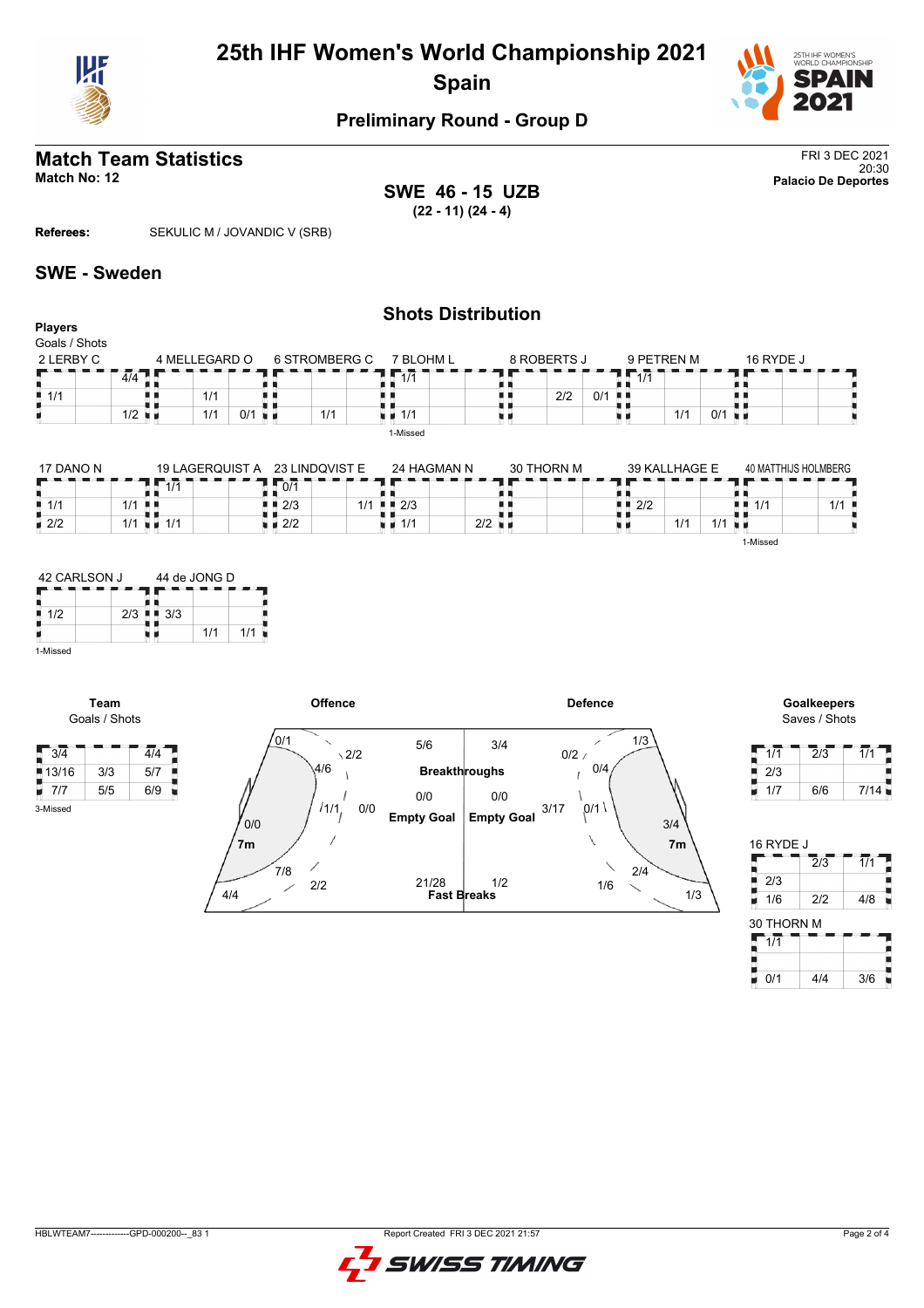



# **Match Team Statistics** FRI 3 DEC 2021<br>
20:30

## **SWE 46 - 15 UZB (22 - 11) (24 - 4)**

20:30 **Match No: 12 Palacio De Deportes**

**Referees:** SEKULIC M / JOVANDIC V (SRB)

#### **UZB - Uzbekistan**

|                 | <b>Players</b>             |       | <b>Shots</b> |     |      |      |     |           |           |    |    | Offence        | <b>Defence</b> |              | <b>Penalties</b> |                |              |  | <b>TP</b> |
|-----------------|----------------------------|-------|--------------|-----|------|------|-----|-----------|-----------|----|----|----------------|----------------|--------------|------------------|----------------|--------------|--|-----------|
| No.             | Name                       | G/S   | %            | 6m  | Wing | 9m   | 7m  | <b>FB</b> | <b>BT</b> | EG | AS | ΤF             | <b>ST</b>      | <b>BS YC</b> |                  | 2Min   RC   BC |              |  |           |
|                 | <b>SULTONOVA Sarvinoz</b>  |       |              |     |      |      |     |           |           |    |    |                |                |              |                  |                |              |  | 21:13     |
|                 | KHUDOYKULOVA Madina        | 3/7   | 43           | 0/2 | 1/2  |      | 2/2 |           | 0/1       |    | 3  |                |                |              |                  |                |              |  | 29:25     |
| 3               | MUKHAMADOVA Mekhriniso     |       |              |     |      |      |     |           |           |    |    |                |                |              |                  |                |              |  | 7:13      |
|                 | SAFAROVA Khusniya          |       |              |     |      |      |     |           |           |    |    | 3              |                |              |                  |                |              |  | 4:51      |
| 5               | <b>BOTIROVA Zukhra</b>     |       |              |     |      |      |     |           |           |    |    |                |                |              |                  |                |              |  | 8:45      |
| 6               | MIRZAEVA Zilola            |       |              |     |      |      |     |           |           |    |    |                |                |              |                  |                |              |  | 11:01     |
| 7               | YUSUPOVA Nargiza           | 2/3   | 67           | 2/2 | 0/1  |      |     |           |           |    |    | $\overline{2}$ |                |              |                  |                |              |  | 53:04     |
| 8               | MUSTAFAEVA Anastasiya      | 1/1   | 100          |     | 1/1  |      |     |           |           |    |    |                |                |              |                  |                |              |  | 24:34     |
| 9               | ALLAYAROVA Zakhro          | 1/2   | 50           |     | 0/1  |      |     | 1/1       |           |    |    |                |                |              |                  |                |              |  | 49:30     |
| 10              | SULTANOVA Dilnoza          |       |              |     |      |      |     |           |           |    |    |                |                |              |                  |                |              |  | 3:52      |
| 11              | RAZAKBERGENOVA Sevara      | 3/10  | 30           | 0/1 |      | 2/7  | 1/2 |           |           |    |    | 3              |                |              |                  |                |              |  | 33:56     |
| 12 <sup>°</sup> | <b>MAMIROVA Turoyim</b>    |       |              |     |      |      |     |           |           |    |    |                | $\overline{2}$ |              |                  |                |              |  | 38:47     |
| 13              | OBIDJONOVA Charos          | 1/3   | 33           | 0/1 |      | 1/2  |     |           |           |    |    |                |                |              |                  |                |              |  | 18:42     |
| 14              | <b>BAHROMOVA Dilbarhon</b> | 2/12  | 17           | 0/2 |      | 0/7  |     | 0/1       | 2/2       |    | 2  | 10             | 1              |              |                  |                |              |  | 38:13     |
| 15              | ABDUMANNONOVA Oyazimkhon   | 2/12  | 17           | 0/1 | 0/1  | 1/9  |     |           | 1/1       |    |    |                |                |              |                  |                |              |  | 45:26     |
| 17              | VOSILJONOVA Maftunakhon    |       |              |     |      |      |     |           |           |    | 3  |                |                |              |                  |                | D            |  | 31:28     |
|                 | Bench/Team                 |       |              |     |      |      |     |           |           |    |    |                |                |              |                  |                |              |  |           |
|                 | <b>Totals</b>              | 15/50 | 30           | 2/9 | 2/6  | 4/25 | 3/4 | 1/2       | 3/4       |    | 10 | 24             | 3              |              |                  |                | $\mathbf{1}$ |  |           |

|    | <b>Goalkeepers</b>    | <b>Total Shots</b> |                 | 6m Shots |    | <b>Wing Shots</b> |          | 9m Shots |                | 7m Shots |   | <b>Fast Breaks</b> |    | <b>Breakthroughs</b> |                |
|----|-----------------------|--------------------|-----------------|----------|----|-------------------|----------|----------|----------------|----------|---|--------------------|----|----------------------|----------------|
| No | <b>Name</b>           | S/S                | %.              | S/S      | %  | S/S               | %        | S/S      | %              | S/S      | % | S/S                | %  | S/S                  | %              |
|    | SULTONOVA Sarvinoz    | 4/20               | 20 <sub>1</sub> | 1/5      | 20 | 0/2               |          | 0/2      |                |          |   | 2/8                | 25 | 1/3                  | 33             |
|    | 12   MAMIROVA Turovim | 5/35               | 14              | 1/9      |    | 1/3               | วว       | 0/2      | $\overline{ }$ |          |   | 3/18               | 47 | 0/3                  |                |
|    | <b>Totals</b>         | 9/55               | 16              | 2/14     | 14 | 1/5               | ററ<br>∠∪ | 0/4      | $\overline{ }$ |          |   | 5/26               | 19 | 1/6                  | $\overline{1}$ |

| <b>Team Shots</b>      | Goals | <b>Saves</b> | <b>Missed</b> | Post | <b>Blocked</b> | Total | %  |
|------------------------|-------|--------------|---------------|------|----------------|-------|----|
| 6m Shots               | 2     |              |               |      |                | 9     | 22 |
| <b>Wing Shots</b>      | າ     | 4            |               |      |                | 6     | 33 |
| 9m Shots               | 4     | 8            | 2             |      | 11             | 25    | 16 |
| 7m Shots               | 3     |              |               |      | N/A            | 4     | 75 |
| <b>Fast Breaks</b>     |       |              |               |      |                | 2     | 50 |
| <b>Breakthroughs</b>   | 3     |              |               |      |                | 4     | 75 |
| <b>Empty Net Goals</b> |       | N/A          |               |      |                |       |    |
| <b>Totals</b>          | 15    | 22           | ∩             |      |                | 50    | 30 |

**Number of Attacks:** 66, **Scoring Efficiency:** 23%